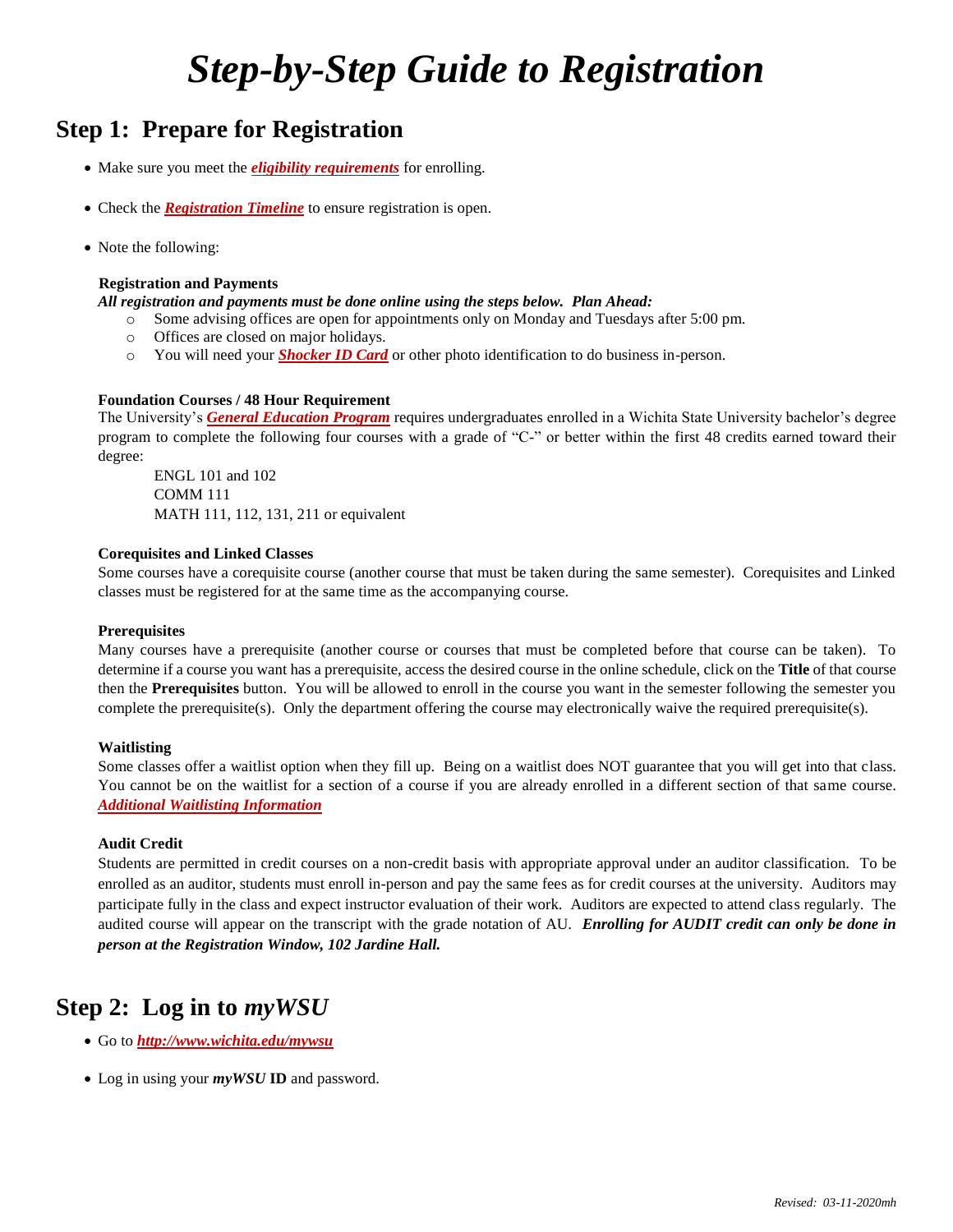# **Step 3: Register for Classes**

- Click the **myClasses** tab: Faculty/Staff **Teach/Advise AFD Admin** Home myClasses myFinances
- Locate the **Registration Tools** section:



Click the **Student Registration (Banner 9)** link:



Click the **Register/Drop/View My Schedule** link:

| WICHITA STATE<br>Ŧ<br>UNIVERSITY                                                                            |                                                                                                                                                                                                                                                                                                                                                                                                                                                    |
|-------------------------------------------------------------------------------------------------------------|----------------------------------------------------------------------------------------------------------------------------------------------------------------------------------------------------------------------------------------------------------------------------------------------------------------------------------------------------------------------------------------------------------------------------------------------------|
| Student •<br>Registration                                                                                   |                                                                                                                                                                                                                                                                                                                                                                                                                                                    |
| Registration                                                                                                |                                                                                                                                                                                                                                                                                                                                                                                                                                                    |
| What would you like to do?                                                                                  |                                                                                                                                                                                                                                                                                                                                                                                                                                                    |
| <b>Browse Course Descriptions</b><br>Look up basic course information like subject, course and description. | <b>Browse Class Schedule by Term</b><br>Looking for classes? Search and view details on classes offered in a selected<br>term.                                                                                                                                                                                                                                                                                                                     |
| View Registration Information<br>View your past schedules and your ungraded classes.                        | Register/Drop/View My Schedule<br>By registering for class(es) I understand I am incurring a financial legal<br>obligation and am responsible to pay all assessed tuition and fees, regardless<br>of financial aid eligibility. Further, it is my responsibility to DROP any class I<br>decide to not attend. WSU recommends I discuss any potential course drops<br>with the Office of Financial Aid or the office of International Education, if |

applicable.

Select the appropriate term and click **Continue**:



If you have a hold, a message will appear in the upper right-hand corner and you won't be able to proceed with registration until it is resolved. The contact for each type of hold varies. Contact the department listed within the error message to resolve.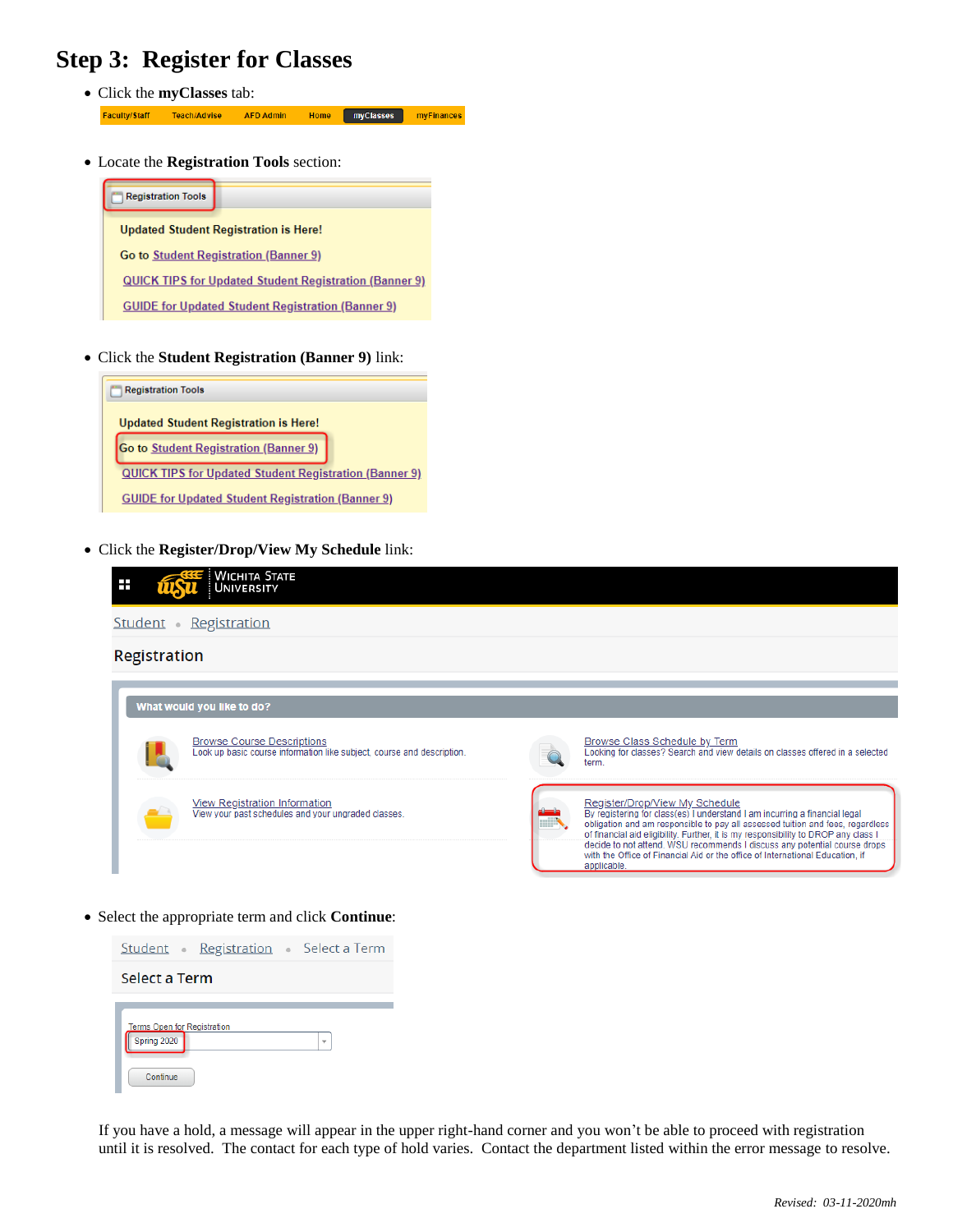To see a list of all classes offered for the term, simply press **Search**:

| <b>Browse Classes</b>             |                                    |
|-----------------------------------|------------------------------------|
| <b>Enter Your Search Criteria</b> |                                    |
| Term: Spring 2020                 |                                    |
| Subject                           |                                    |
| <b>Course Number</b>              |                                    |
| Title                             |                                    |
| <b>Subject and Course Number</b>  |                                    |
| Keyword                           |                                    |
| Campus                            |                                    |
| Open Sections Only                |                                    |
| Attribute (Gen Ed, SI, etc.)      |                                    |
| Instructor                        |                                    |
| Part Of Term                      |                                    |
|                                   | Search<br>Advanced Search<br>Clear |

 To narrow your search, fill in one or multiple fields of your choice. Click the **Advanced Search** to see additional fields. Click **Search** to see a list of classes matching your criteria:

| <b>Browse Classes</b>                                  |                                    |
|--------------------------------------------------------|------------------------------------|
| <b>Enter Your Search Criteria</b><br>Term: Spring 2020 |                                    |
| Subject                                                | <b>x</b> English                   |
| <b>Course Number</b>                                   |                                    |
| Title                                                  |                                    |
| <b>Subject and Course Number</b>                       |                                    |
| Keyword                                                |                                    |
| Campus                                                 | $\times$ Main                      |
| Open Sections Only                                     |                                    |
| Attribute (Gen Ed, SI, etc.)                           |                                    |
| Instructor                                             |                                    |
| Part Of Term                                           |                                    |
|                                                        | Advanced Search<br>Clear<br>Search |

Using the **Search Results**, navigate to the class you'd like to register for and click the **Add** button:

| Student .                                                                            | Registration Select a Term Register for Classes |                                 |  |                         |        |                         |                                                       |        |                                                  |                                                                                                                                                               |                      |
|--------------------------------------------------------------------------------------|-------------------------------------------------|---------------------------------|--|-------------------------|--------|-------------------------|-------------------------------------------------------|--------|--------------------------------------------------|---------------------------------------------------------------------------------------------------------------------------------------------------------------|----------------------|
|                                                                                      | <b>Register for Classes</b>                     |                                 |  |                         |        |                         |                                                       |        |                                                  |                                                                                                                                                               |                      |
| <b>Find Classes</b>                                                                  | Enter CRNs<br>Plans<br>Schedule and Options     |                                 |  |                         |        |                         |                                                       |        |                                                  |                                                                                                                                                               |                      |
| Search Results - 15 Classes<br>Term: Spring 2020 Subject: English Course Number: 101 |                                                 |                                 |  |                         |        |                         |                                                       |        |                                                  |                                                                                                                                                               | <b>Search Again</b>  |
| Title                                                                                |                                                 | ▼ Subject C Course Number Hours |  | CRN ↓ Term ↓ Instructor |        |                         | <b>Meeting Times</b>                                  | Campus | <b>Status</b>                                    | Attribute                                                                                                                                                     |                      |
| College English I<br>Lecture                                                         | ENGL                                            | 101                             |  | 23132                   | Spring | Shannon Nakaj (Primary) | SMTWTFS-Type: Class Building: ONLINE Room: Nor Off-ca |        | 4 of 25 seats remain.<br>10 of 10 waitlist seat. | Human+FineArts-Non GE<br><b>GEN ED: Foundations Course</b><br>Courses Equiv not Crosslisted<br>Off Campus Course Fee<br>Course from 4-YR School<br>Waitlisted | $\boxed{\hbox{Add}}$ |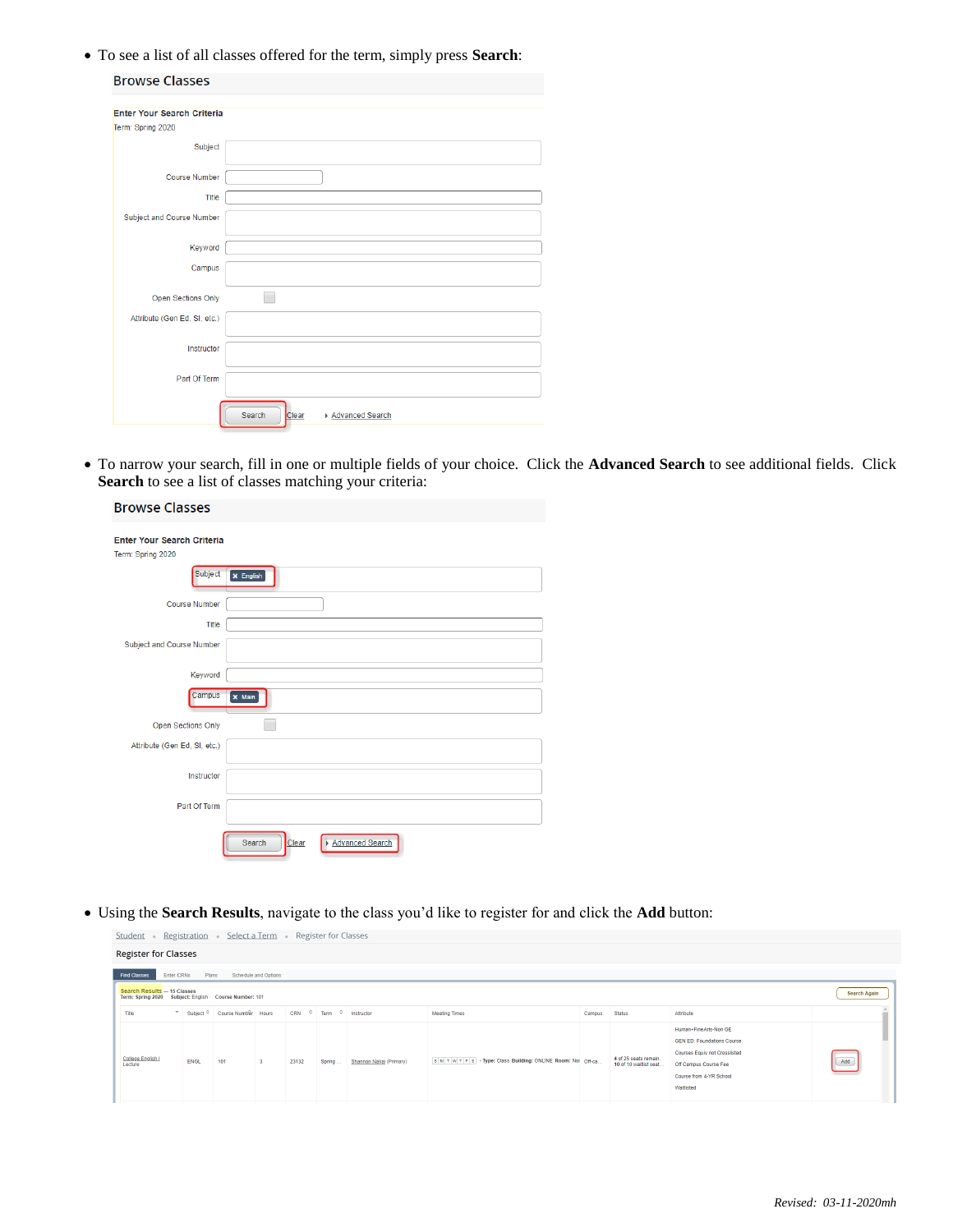*Helpful Hint:* While in the **Search Results** screen, you can view additional information for each class by clicking the **Title** of the class. A new window pops up with buttons along the left-hand side for information such as *Bookstore Links, Corequisites, Prerequisites, Cross-listed Courses,* etc.

| Class Details for General Chemistry II Chemistry 212 0 |  |                              |  |  |                                |                         |                                     |       |  |  |
|--------------------------------------------------------|--|------------------------------|--|--|--------------------------------|-------------------------|-------------------------------------|-------|--|--|
| Term: 202020   CRN: 20509                              |  |                              |  |  |                                |                         |                                     |       |  |  |
| <b>Class Details</b>                                   |  |                              |  |  |                                |                         |                                     |       |  |  |
| <b>Instructor/Meeting Times</b>                        |  | <b>Catalog Prerequisites</b> |  |  |                                |                         |                                     |       |  |  |
| <b>Course Description</b>                              |  |                              |  |  | And/Or Test Score Subject      | Course<br><b>Number</b> | Level                               | Grade |  |  |
|                                                        |  |                              |  |  | Chemistry 211                  |                         | Undergraduate C                     |       |  |  |
| <b>Syllabus</b>                                        |  | Or<br>Or                     |  |  | Chemistry 211<br>Chemistry 111 |                         | Undergraduate TC<br>Undergraduate C |       |  |  |
| <b>Attributes</b>                                      |  | Or                           |  |  | Chemistry 111Q                 |                         | Undergraduate C                     |       |  |  |
| <b>Enrollment/Waitlist</b>                             |  |                              |  |  |                                |                         |                                     |       |  |  |
| <b>Bookstore Links</b>                                 |  |                              |  |  |                                |                         |                                     |       |  |  |
| <b>Restrictions</b>                                    |  |                              |  |  |                                |                         |                                     |       |  |  |
| <b>Corequisites</b>                                    |  |                              |  |  |                                |                         |                                     |       |  |  |
| <b>Prerequisites</b>                                   |  |                              |  |  |                                |                         |                                     |       |  |  |
| <b>Cross Listed Courses</b>                            |  |                              |  |  |                                |                         |                                     |       |  |  |
| <b>Linked Sections</b>                                 |  |                              |  |  |                                |                         |                                     |       |  |  |
| Catalog                                                |  |                              |  |  |                                |                         |                                     |       |  |  |
|                                                        |  |                              |  |  |                                |                         | Close                               |       |  |  |

 Once you click the **Add** button for class, it will appear in the **Summary** section with a **Status=Pending** and an **Action=Web Registered**:

| <b>图 Summary</b>                                                    |                    |       |            |             |               |                                     | <b>Tuition and Fees</b> |
|---------------------------------------------------------------------|--------------------|-------|------------|-------------|---------------|-------------------------------------|-------------------------|
| Title                                                               | <b>Details</b>     | Hours | <b>CRN</b> | Course Type | <b>Status</b> | Action                              | 杂.                      |
| College English I                                                   | <b>ENGL 101, 0</b> | 3     | 23132      | Lecture     | Pendina       | <b>Web Registered</b><br>$\;$       |                         |
|                                                                     |                    |       |            |             |               |                                     |                         |
| Total Hours   Registered: 0   Billing: 0   CEU: 0   Min: 0   Max: 0 |                    |       |            |             |               |                                     |                         |
|                                                                     |                    |       |            |             |               | ◯ Conditional Add and Drop <b>D</b> | Submit                  |

#### Click the **Submit** button:

| <b>同 Summary</b>                                                    |             |              |            |             |               |                                     | <b>Tuition and Fees</b> |  |
|---------------------------------------------------------------------|-------------|--------------|------------|-------------|---------------|-------------------------------------|-------------------------|--|
| Title                                                               | Details     | <b>Hours</b> | <b>CRN</b> | Course Type | <b>Status</b> | Action                              | 杂.                      |  |
| College English I                                                   | ENGL 101, 0 | 3            | 23132      | Lecture     | Pendina       | <b>Web Registered</b>               | $\overline{\mathbf{v}}$ |  |
|                                                                     |             |              |            |             |               |                                     |                         |  |
| Total Hours   Registered: 0   Billing: 0   CEU: 0   Min: 0   Max: 0 |             |              |            |             |               |                                     |                         |  |
|                                                                     |             |              |            |             |               | □ Conditional Add and Drop <b>■</b> | <b>Submit</b>           |  |

• Now the **Status=Registered** and the **Action=None** confirming that you are successfully registered in the class:

| <b>同 Summary</b>                                                     |                    |       |            |                    |            |  |                                          | <b>Tuition and Fees</b> |        |
|----------------------------------------------------------------------|--------------------|-------|------------|--------------------|------------|--|------------------------------------------|-------------------------|--------|
| Title                                                                | <b>Details</b>     | Hours | <b>CRN</b> | Course Type Status |            |  | Action                                   |                         | 杂.     |
| <b>College English I</b>                                             | <b>ENGL 101, 0</b> | 3     | 23132      | Lecture            | Registered |  | None                                     | ٠                       |        |
|                                                                      |                    |       |            |                    |            |  |                                          |                         |        |
| Total Hours   Registered: 3   Billing: 3   CEU: 0   Min: 0   Max: 21 |                    |       |            |                    |            |  |                                          |                         |        |
|                                                                      |                    |       |            |                    |            |  | $\Box$ Conditional Add and Drop $\Theta$ |                         | Submit |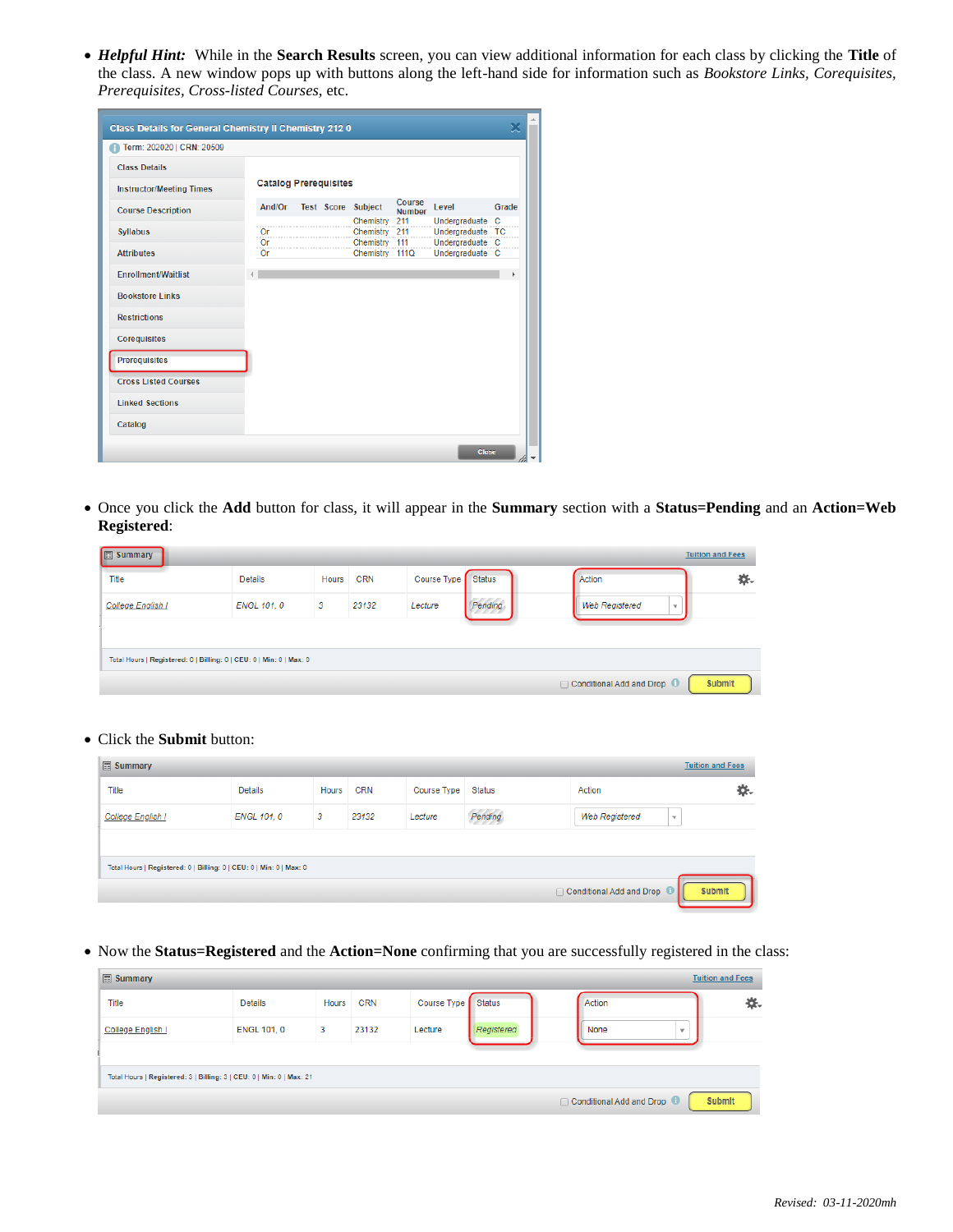### *Receive an Error?*

Follow the instructions within the error message(s) or on the *[Registration Add Errors Glossary](https://thecube.wichita.edu/ucontent/84d7110341894a0d9b589b3d686bcd85_en-US/index.pdf?primaryCSH=Registration,Add,Errors,Glossary)***.** For additional assistance, contact the Help Desk at *[helpdesk@wichita.edu](mailto:helpdesk@wichita.edu)* or **(316) 978-HELP**.

# **Step 4: Pay for Classes**

Students must make payment arrangements by the deadline set by Financial Operations shown on the *[semester calendar](https://www.wichita.edu/services/registrar/academic_calendar.phphttps:/www.wichita.edu/services/registrar/academic_calendar.php)*. *Bills will NOT be mailed.* Holds are placed on accounts without payment arrangements.

To access your online account:

- If you are not already logged into **[myWSU](http://www.wichita.edu/mywsu)**, do so now.
- Click the **myFinances** tab:

| Faculty/Staff |  |  | <b>Teach/Advise AFD Admin</b> Home myClasses myFinances Libraries |  |
|---------------|--|--|-------------------------------------------------------------------|--|
|               |  |  |                                                                   |  |

Locate the **Accounts Receivable Links** section and click **Student Account Suite**:



*[Payment Questions?](https://www.wichita.edu/services/tuitionfees/2017/tuitionfees2.php) (316) 978-3333*

### *Helpful Contact Information:*

For additional help, please contact the appropriate office:

| <b>Academic Advising</b>                      | (advisor-specific) | <b>Office of the Registrar</b>    | $(316)$ 978-6099 |
|-----------------------------------------------|--------------------|-----------------------------------|------------------|
| <b>Office of Financial Aid</b> (316) 978-3430 |                    | <b>Accounts Receivable Office</b> | (316) 978-3333   |
| <b>Technology Help Desk</b> (316) 978-HELP    |                    |                                   |                  |

### *More Helpful Hints:*

 If you change your mind and don't want to register for a class that is showing in the **Summary** section with a **Status=Pending**, change the **Action** for that class to **Remove** then press the **Submit** button:

| <b>同 Summary</b>                                                     |                |       |            |             |               |                                   | <b>Tuition and Fees</b> |  |
|----------------------------------------------------------------------|----------------|-------|------------|-------------|---------------|-----------------------------------|-------------------------|--|
| Title                                                                | <b>Details</b> | Hours | <b>CRN</b> | Course Type | <b>Status</b> | Action                            | э.                      |  |
| College English I                                                    | ENGL 101, 0    | 3     | 23157      | Lecture     | Pending       | <b>Web Registered</b><br>业        |                         |  |
|                                                                      |                |       |            |             |               | <b>Web Registered</b><br>Remove   |                         |  |
| Total Hours   Registered: 0   Billing: 0   CEU: 0   Min: 0   Max: 21 |                |       |            |             |               |                                   |                         |  |
|                                                                      |                |       |            |             |               | Conditional Add and Drop <b>D</b> | Submit                  |  |

The class will then disappear from the **Summary** section.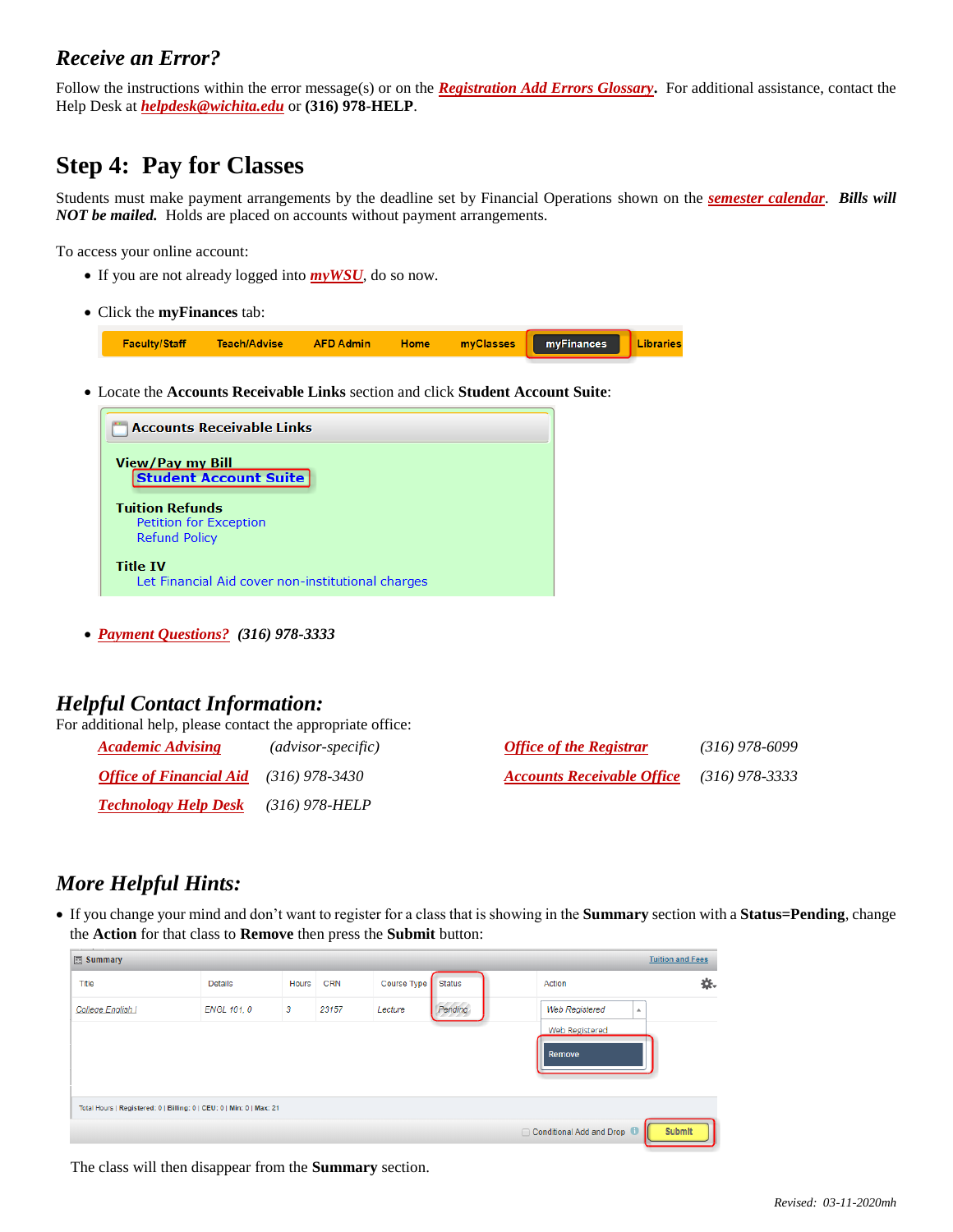If you want to drop a class that is listed in the **Summary** section with a **Status=Registered**, change the **Action** for that class to **Web Drop** then press the **Submit** button:

| <b>B</b> Summary                                                     |                    |       |            |                    |            |                                     | <b>Tuition and Fees</b> |
|----------------------------------------------------------------------|--------------------|-------|------------|--------------------|------------|-------------------------------------|-------------------------|
| Title                                                                | <b>Details</b>     | Hours | <b>CRN</b> | Course Type Status |            | Action                              | 杂.                      |
| College English I                                                    | <b>ENGL 101, 0</b> | 3     | 23157      | Lecture            | Registered | None<br>A                           |                         |
|                                                                      |                    |       |            |                    |            | None                                |                         |
|                                                                      |                    |       |            |                    |            | Web Withdraw with a W               |                         |
|                                                                      |                    |       |            |                    |            | <b>Web Drop</b>                     |                         |
|                                                                      |                    |       |            |                    |            |                                     |                         |
|                                                                      |                    |       |            |                    |            |                                     |                         |
| Total Hours   Registered: 3   Billing: 3   CEU: 0   Min: 0   Max: 21 |                    |       |            |                    |            |                                     |                         |
|                                                                      |                    |       |            |                    |            | □ Conditional Add and Drop <b>□</b> | Submit                  |
|                                                                      |                    |       |            |                    |            |                                     |                         |

#### Now, you'll see the **Status=Deleted** and the **Action=None**:

| $\boxed{3}$ Summary |                |  | <b>Tuition and Fees</b> |                    |         |        |   |
|---------------------|----------------|--|-------------------------|--------------------|---------|--------|---|
| Title               | <b>Details</b> |  | Hours CRN               | Course Type Status |         | Action | ₩ |
| College English I   | ENGL 101, 0    |  | 23157                   | Lecture            | Deleted | None   |   |
|                     |                |  |                         |                    |         |        |   |

You can **Add** multiple classes to the **Summary** section before clicking **Submit** to register for all of the classes at once:

| <b>同 Summary</b>                                                     |                    |       |            |                    |         |                                                   | <b>Tuition and Fees</b> |
|----------------------------------------------------------------------|--------------------|-------|------------|--------------------|---------|---------------------------------------------------|-------------------------|
| Title                                                                | <b>Details</b>     | Hours | <b>CRN</b> | Course Type Status |         | Action                                            | 券.                      |
| College Algebra                                                      | <b>MATH 111, 0</b> | 3     | 20927      | Lecture            | Pending | <b>Web Registered</b><br>$\overline{\phantom{a}}$ |                         |
| <b>Public Speaking</b>                                               | COMM 111, 0        | 3     | 21069      | Lecture            | Pending | <b>Web Registered</b><br>$\mathbf{v}$             |                         |
| College English I                                                    | <b>ENGL 101, 0</b> | 3     | 23132      | Lecture            | Pending | <b>Web Registered</b><br>$\mathbf{v}$             |                         |
|                                                                      |                    |       |            |                    |         |                                                   |                         |
| Total Hours   Registered: 0   Billing: 0   CEU: 0   Min: 0   Max: 21 |                    |       |            |                    |         |                                                   |                         |
|                                                                      |                    |       |            |                    |         | □ Conditional Add and Drop <b>□</b>               | Submit                  |

 Once you determine which classes you want to take, write down each corresponding CRN (Course Reference Number – a five digit number assigned to a class). You can enter this CRN into the **Search** screen at any time to quickly access the class information again:

| <b>Find Classes</b>                                                                                | <b>Enter CRNs</b> | Plans              | <b>Schedule and Options</b> |                              |       |             |  |  |  |
|----------------------------------------------------------------------------------------------------|-------------------|--------------------|-----------------------------|------------------------------|-------|-------------|--|--|--|
| Search Results - 78 Classes<br><b>Subject: English</b><br>Term: Spring 2020<br><b>Campus: Main</b> |                   |                    |                             |                              |       |             |  |  |  |
| ≎<br>Title                                                                                         |                   | Subject $\diamond$ | Course Number ↓             | ≎<br>≎<br><b>CRN</b><br>Term |       |             |  |  |  |
|                                                                                                    |                   |                    |                             |                              |       |             |  |  |  |
| Syntax, Logic and Organization<br>Lecture                                                          |                   | <b>ENGL</b>        | 011                         | 3                            | 23090 | Spring 2020 |  |  |  |

- If you know the CRN (Course Reference Number) of the class you want to register for, you can simply:
	- o If you are not already logged into *[myWSU](http://www.wichita.edu/mywsu),* do so now.
	- o Click the MyClasses tab
	- o Locate the **Registration Tools** section and click the **Student Registration (Banner 9)** link
	- o Click the **Register/Drop/View Schedule** link
	- o Select the appropriate Term
	- o Click the **Enter CRNs** tab
	- o Enter each CRN and click **Add to Summary**
	- o Locate the **Summary** section and click **Submit**